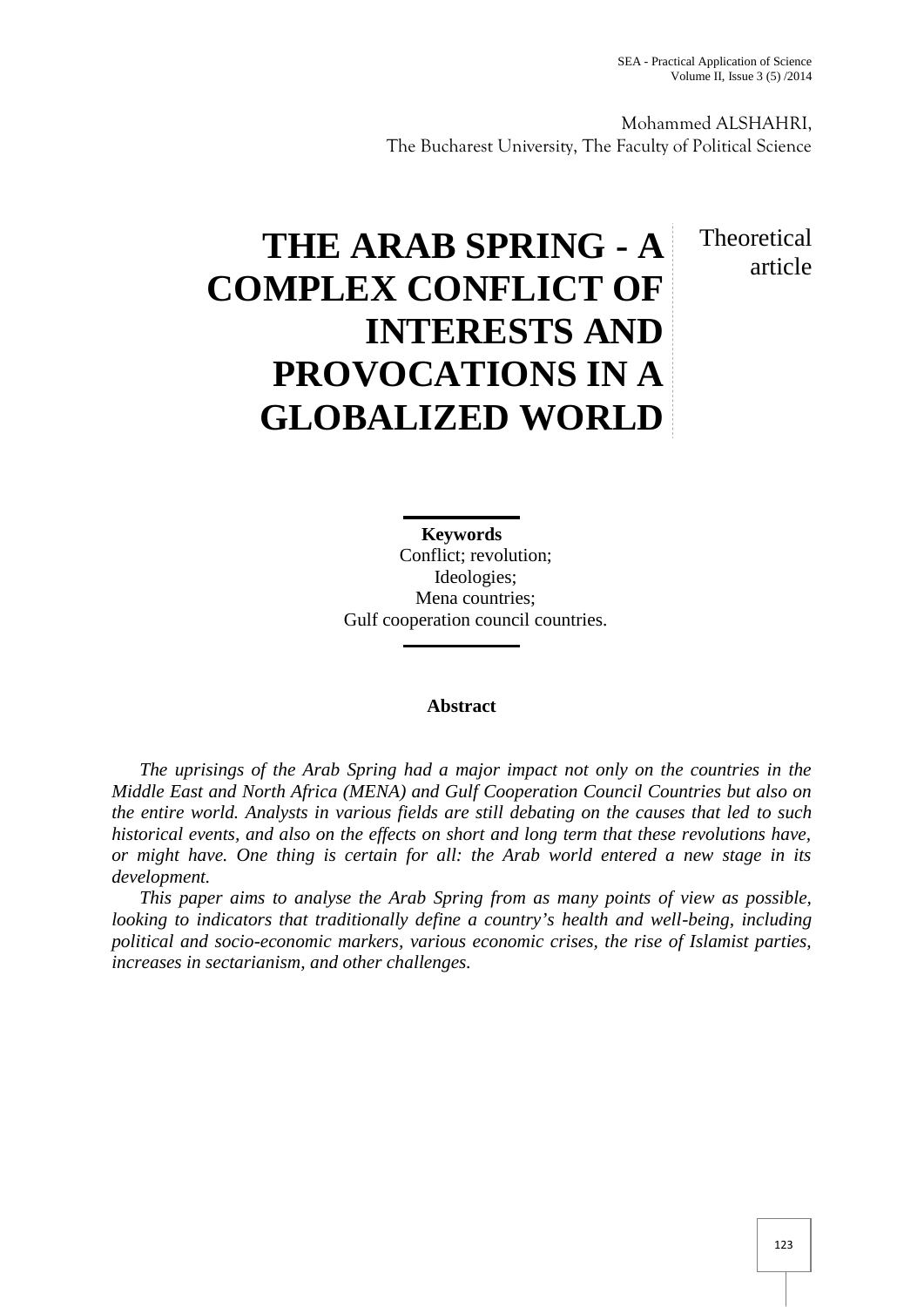## **Introduction**

It is difficult to talk about the position of the GCC Members towards the Arab Spring, without being familiar first of all with the phenomenon of Arab uprisings, events that were in the past and continue to the present. Secondly, we all know that these uprisings started in the countries that do not enjoy the lifestyle of democracy at all, excepting here the State of Kuwait which has been acting in all fields, including the council(Council of the Nation), legislative and regulatory style. But even all the mentioned improvements were done, the Kuwaiti democracy does not prevent the regime direction to be against Arab Spring .

Although members gathered under one organization to win this "war". The convergence of the ruling regimes in these countries doesn't prevent the variation in the attitudes of the Arab Spring, being eager to support the drop of some regimes and some of them were conservative for several reasons.

However, The GCC Members considered regarding the Arab Spring that it was a threat as well as a chance that differed on the definition of threats chances .

This difference is influenced by the depth of changes that the Arab uprisings brought to them internally. Hence, their policies differ regarding the countries where Arab Spring took place, like Egypt and Syria .

Division within GCC led to a conflict not only between members of the organization but has become for the Arab Spring countries an arena of conflict between the two camps, a split which led to the formation of alliances and also collisions between the task countries outside GCC ( Turkey, Iran, Israel, and Iraq) with one of the camps .

This disputes were also created by superpowers countries considered by themselves as influential in the world, including the exchange of deeds for the purpose of compromising on the interests and under the name of national security for those countries that have done things very complicated.

Which part won and how and which part lost? It is a complex question that would find an impartial current answer that would be developed in time.

## **The Arab Spring movements and its roots for a better understanding**

Given the amplitude of these events, the entire world focused on them, including states and institutions. The diversity of the so-called Arab Spring is as important as the common threads that led to the region becoming the focus of local and international attention as its population struggled to free itself from decades of authoritarian rule. The third chapter brings into discussion the points of view of some of the most important international actors – states and institutions (also highlighting some of their interests in the MENA countries).

The spark that started the domino of revolutions was that act of protest and despair by the Tunisian street vendor Mohamed Bouazizi (a twenty-six-year old Tunisian fruit seller from the impoverished city of Sidi Bouzid), when, following the confiscation of his wares, he set himself ablaze on December 17, 2010.

Bouazizi was only one of the millions of such young people who live with frustrations over a lack of voice and the ability to have a say and to take individual initiative in building the foundations for a better future. Whereas modernisation and economic growth have generated significant trickle-down and diffusion of economic benefits to most of the indigenous people in the GCC (Gulf Cooperation Council) countries, the rest of the region has had a lot less of this. Further, the dearth of diverse employment opportunities persists more or less across the board. Many in the overly young population are confronted with a bleak economic outlook (Thomas Andersson, Abdelkader Djeflat, *The Real Issues of the Middle East and the Arab Spring*, New York, Springer Science+Business Media, 2013, p. 36). The Tunisian revolution was named by many "Jasmine revolution", because here no violence was involved and made it different from the other Arab Spring revolutions

Across the MENA region, traditionally high mortality levels began to decline in the late nineteenth and early twentieth centuries.

On average, the Middle East currently has the second youngest population of all regions in the world, after sub-Saharan Africa. Approximately one-third of the total population is currently below the age of 15. A further third is aged between 15 and 29. Fertility rates have remained particularly high in more densely populated but poorer countries such as Iraq and Yemen. Unfortunately, the unemployment rate among the youth of MENA countries is not at all promising.

The figure 1 reveals the global employment trends for youth (aged 15 – 24) in MENA countries, in comparison with the rest of the world. It can be observed that only 36-38% of the targeted population are part of the labour force, as compared to 51% - the average of the entire world. 23-24% of the youth are unemployed in MENA countries, while the average of the world unemployment is 13%.

Dictatorship or absolute monarchy, human rights violations, political corruption are also main causes of the Arab Spring. People talk increasingly about 'freedom'. They are longing, first and foremost, for freedom to make their own choices and to put an end to corruption, political cronyism and repression.

By 2010, a study done by Transparency International found that domestic populations in the vast majority of surveyed Arab countries perceived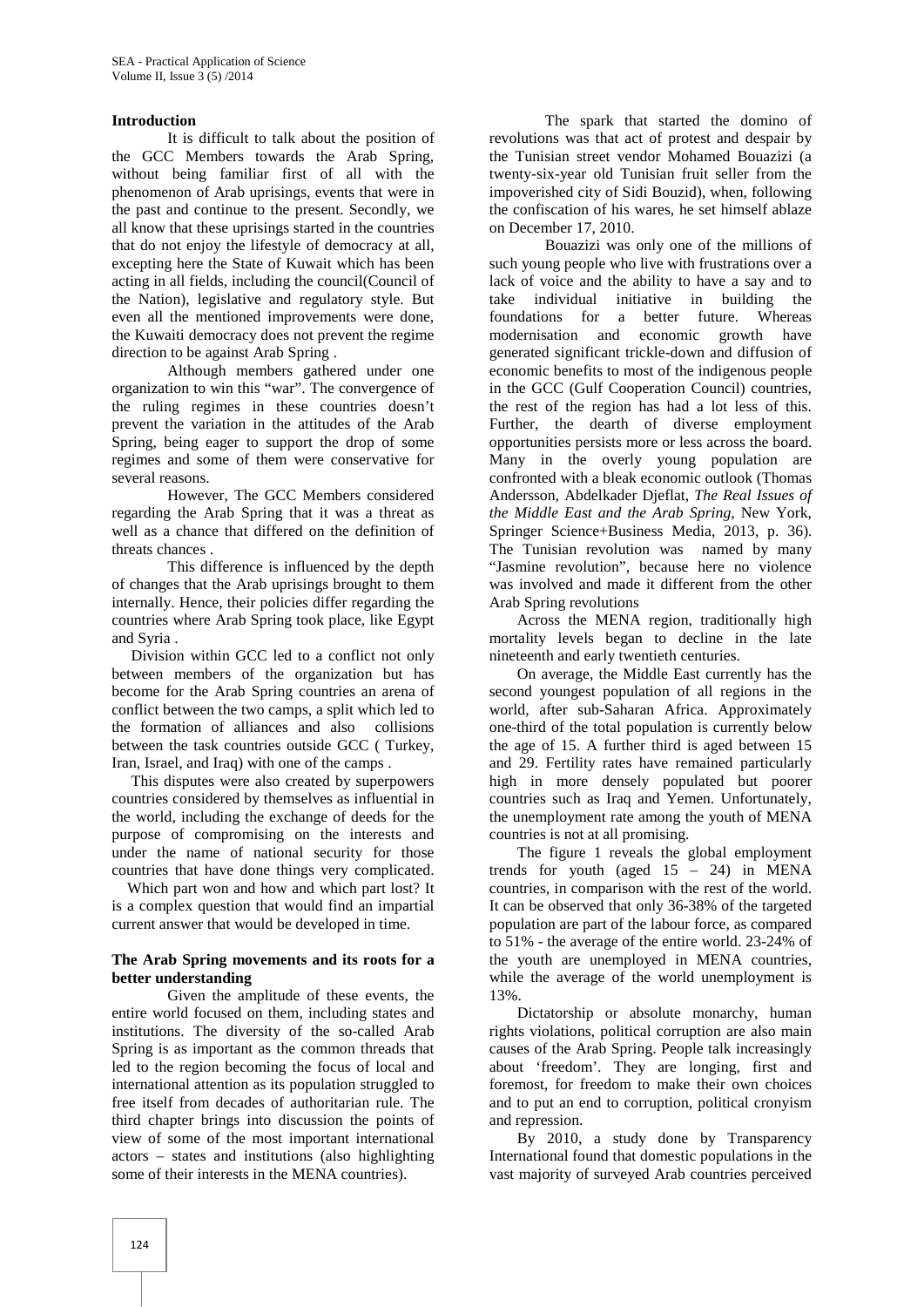their governments to be more than moderately corrupt, as can be seen in the figure below – Figure  $2.$ 

The economy is also linked with the cronies mentioned so far. The Arab state has typically created rents by restricting access to economic opportunities to a dominant coalition, and used these rents to sustain order. Through centralized economic control and restrictive economic barriers, Arab governments have erected a system of economic apartheid that systematically excludes people and firms at the margins.

Arab economies have long been greased through revenues from oil, aid, and remittances. There is now a need to generate alternative revenue streams through trade and private sector development that can replace patronage with production. But it is inauspicious to talk about the necessity of economic reform at a time when the region's political climate is decidedly anti-business (Adeel Malik, Bassem Awadallah, The Economics of the Arab Spring, Centre for the Study of African Economies Working Paper WPS/2011-23). The private sector is at once the most despised as well as the most desirable aspect of reform. Business in the Arab world is often comfortably embedded within the state, with the result that it invokes images of crony capitalism.

The MENA states should strongly consider creating new jobs for their population. This employment challenge cannot be addressed without a strong private sector. And, without a strong private sector the human capital gains that the Arab world has achieved over time cannot be translated into solid productivity gains.

An independent private sector also serves a vital political function: it can generate a middle class that can serve as a powerful constituency for political reform. A robust private sector is thus both an economic and political imperative. But this requires a radically different business life: it requires a private sector that is open, competitive, and can operate outside the royal circle. This can be achieved through a genuine *infitah* (economic opening) that dismantles entry barriers, replaces privilege with competition, and ensures a decentralized and rules-based framework for decision-making (Adeel Malik, Bassem Awadallah, The Economics of the Arab Spring, Centre for the Study of African Economies Working Paper WPS/2011-23)

Naturally, the occurrence or the consequences of the Arab Spring cannot be understood in isolation. The movement behind the uprisings is linked to a range of other major developments unfolding across our increasingly globalised and interconnected world. It is tied to worsening environmental issues and population growth, which have led to new pressures in commodity markets, rising food prices and social unrest in many

countries. The harsh natural environment of the Middle East, prone to calamities and vulnerabilities, including in access to water and food, is under particular stress since high economic growth combines with producer and consumer patterns that display little concern for long-term sustainability.

The movement is also linked to the international financial crisis that unfolded when the real estate bubble burst in the United States in 2008, the further oscillations of which have combined with unaddressed structural issues to cause an explosion of government debt across much of the developed world and sent convulsions through financial markets. The economic fallout of the Arab Spring thus blends with the crisis in the Euro zone where a divide has opened up between the southern European countries with their lower productivity levels and high trade deficits, and their counterparts in Northern Europe, notably Germany, whose economies are more efficient and performing better under the prevailing exchange rate regime.

Separately, other influencing factor for the movements of Arab Spring was sectarianism, which met increasing levels. Also is the case of Syria, that had deeper sectarian implications than the other states we mentioned in this chapter. The rise of the Sunni-Shiite tensions and its potential impact on domestic and foreign politics is particularly visible in countries like Lebanon, Iran, and Syria. With wealthy Gulf Arabs eager to fund Salafist fighters in Syria, sectarianism became part of a bidding war. Some armed opposition groups, many of which operated independently, found financial benefit in adopting Salafist styles of dress and appearance and invoking sectarian narratives to obtain much-needed funds from Gulf sponsors.These developments in Syria are a prime example of how tolerant societies are warped when religion is used as a divisive tool. Acknowledging religious difference does not necessarily lead, however, to divisiveness and conflict. Indeed, these are the markers of a pluralistic society, and the building blocks of any democracy. While "sectarianism" has long been associated with religious discrimination and violence, the concept can, and should, be rehabilitated to embody appreciation and respect for diversity within politically inclusive societies.

## **Western thoughts regarding Arab Spring**

The revolutionary wave that began in Tunisia in December 2010 caught not only Arab dictators by surprise, but also democratic leaders in the United States and Europe. The unrest toppled Tunisia President Zine el Abidine Ben Ali and then Egyptian President Hosni Mubarak. Other dominos seemed poised to fall, as Mubarak's sudden end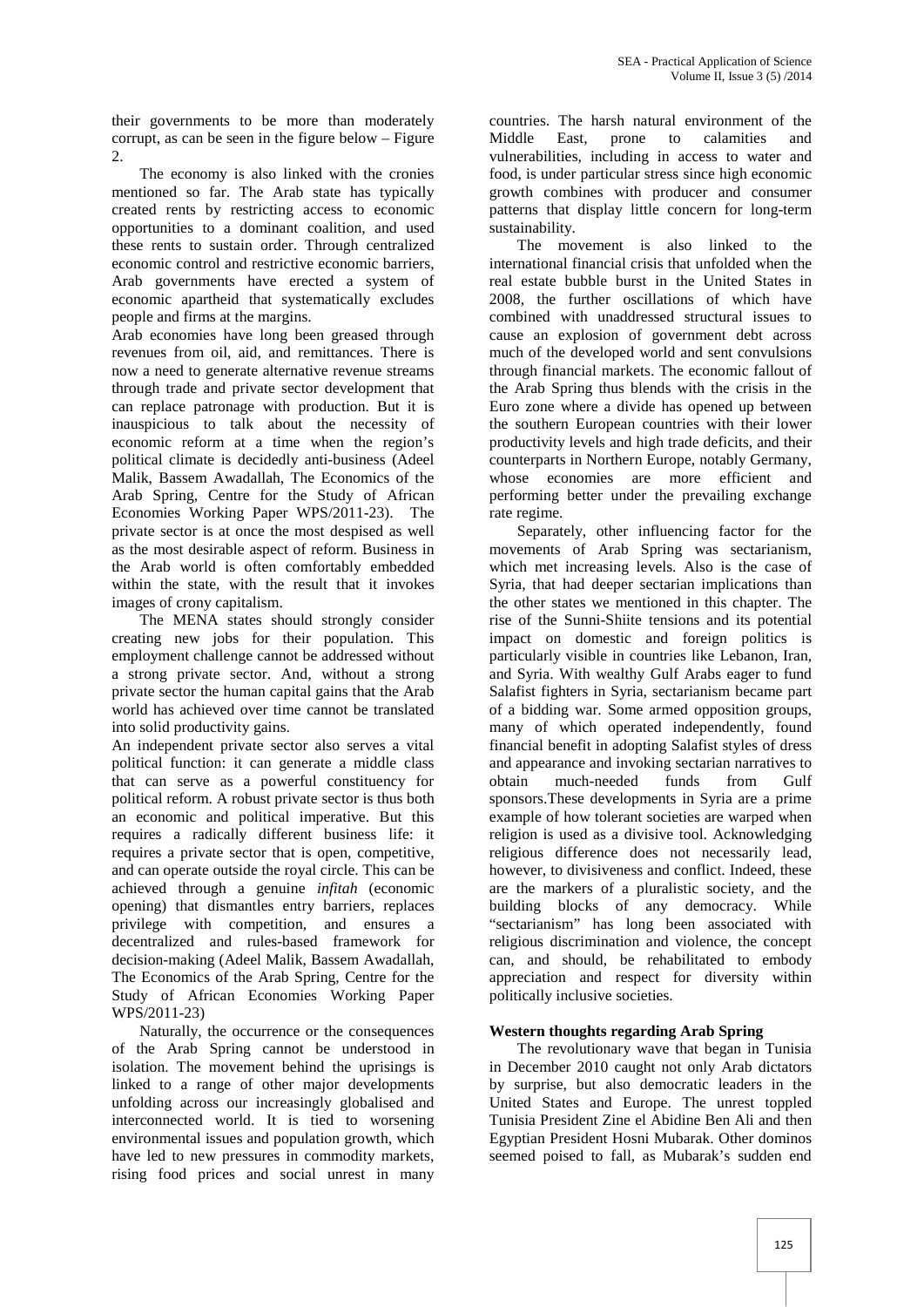sparked civil war or massive unrest in countries as diverse as Bahrain, Libya, Syria, and Yemen.

Several factors shaped Western leaders' thinking as they grappled with these questions and developed a policy response. First, a number of leaders, including President Barack Obama, appeared to believe that the demonstrators were riding a wave of history: change would happen regardless of US policy, so it was often better to embrace it than fight it. Even in the case of close allies like Egypt the United States backed regime change when it seemed inevitable.

Second, strong action, particularly military intervention, involved a search for a high degree of multilateral support and legitimacy, and at the same time, a desire to showcase a new model, where the United States would not necessarily lead.

Third, the United States and its allies sought to balance ideals with recognition of the limits of American power and a desire to maintain alliances with countries like Saudi Arabia, which were not poised for revolution.

Fourth, and unsurprisingly, Western countries were more willing to accept more significant interventions like those in Libya if the perceived cost was low.

Policy, particularly in the United States, was often reactive. The fast changing nature of events, uncertainty as to the nature of the opposition, and domestic distractions for both European and US leaders meant events were often treated as one-off challenges rather than part of a sustained transformation of the region. Inconsistency – not always a bad thing – was the policy result.

#### **Conclusions:**

The rapid succession of revolutions in MENA countries took everybody by surprise, with leaders not being able to properly handle the difficult situations in the beginning, some of them even failing until their deposition. International institutions and states in the whole world came with solutions to stop the uprisings, but not in all cases were they successful. One thing is for sure: the Arab world radically changed – not necessarily regarding the governmental decisions, or the economic situation, but categorically with respect to ordinary people's mentality.

A specific significance to the Arab Spring, that has to be considered, is the one given by the Kingdom of Saudi Arabia, the chief architect of a counterrevolution of these events and a regional coordinator, that tried to build a consensus through a proactive diplomacy followed by its leaders.

At the end it has to be mentioned that the significance of GCC states' international relations, considering the reassertion of Saudi leadership within the Group

#### **References:**

- [1] Andersson, Th., Djeflat, A. (2013). The Real Issues of the Middle East and the Arab Spring, New York, Springer Science+Business Media, 2013
- [2] Allied strikes sweep Libya as west intervenes in conflict, The Guardian, from http://www.theguardian.com/world/2011/mar/ 19/libya-air-strikes-gaddafi-france
- [3] Al-Rasheed, M. (2012) The Saudi response to the 'Arab spring': containment and co-option, Open Democracy, January 2012, from
- [4] http://www.opendemocracy.net/5050/madawi al-rasheed/saudi-response-to- %E2%80%98arab-spring%E2%80%99 containment-and-co-option
- [5] Behr, T. (2013). EU Foreign Policy and Political Islam: Towards a New Entente in the Post-Arab Spring Era?, The International Spectator: Italian Journal of International Affairs,48:1, 20-33
- [6] Behr, T. (2011). The EU and Arab Democracy. In Hard Choices: The EU's Options in a Changing Middle East, 2011
- [7] Black, I. (2011). Libya on brink as protests hit Tripoli, The Guardian, http://www.theguardian.com/world/2011/feb/2 0/libya-defiant-protesters-feared-dead
- [8] Black, I., Watt, N., Wintour, P. (2011). Libyan leader should stand down as he has 'lost legitimacy', says Obama, The Guardian, http://www.theguardian.com/world/2011/mar/ 03/libyan-leader-stand-down-obama
- [9] Byman, D. (2013) Explaining the Western Response to the Arab Spring, Journal of Strategic Studies, Routledge, 2013
- [10]Bradley, J. (2011). Saudi Arabia's Invisible Hand in the Arab Spring, Foreign Affairs, October 2011, from http://www.foreignaffairs.com/articles/136473/ john-r-bradley/saudi-arabias-invisible-hand-inthe-arab-spring
- [11]Clinton, H. "Remarks With General James E. Cartwright, Vice Chairman of the Joint Chiefs of Staff - U.S. Capitol Building,'' February 17, 2011, from http://www.state.gov/secretary/rm/2011/02/15 6761.htm
- [12]Corruption Perceptions Index 2010, Transparency International, from http://www.transparency.org/cpi2010/results.
- [13]Danahar, P. (2013). The New Middle East: The World After the Arab Spring, Bloomsbury Press, October 1, 2013
- [14]El Amrani, I. (2011). URGENT: Egypt has shut off the internet, from http://arabist.net/blog/2011/1/28/urgent-egypt has-shut-off-the-internet.html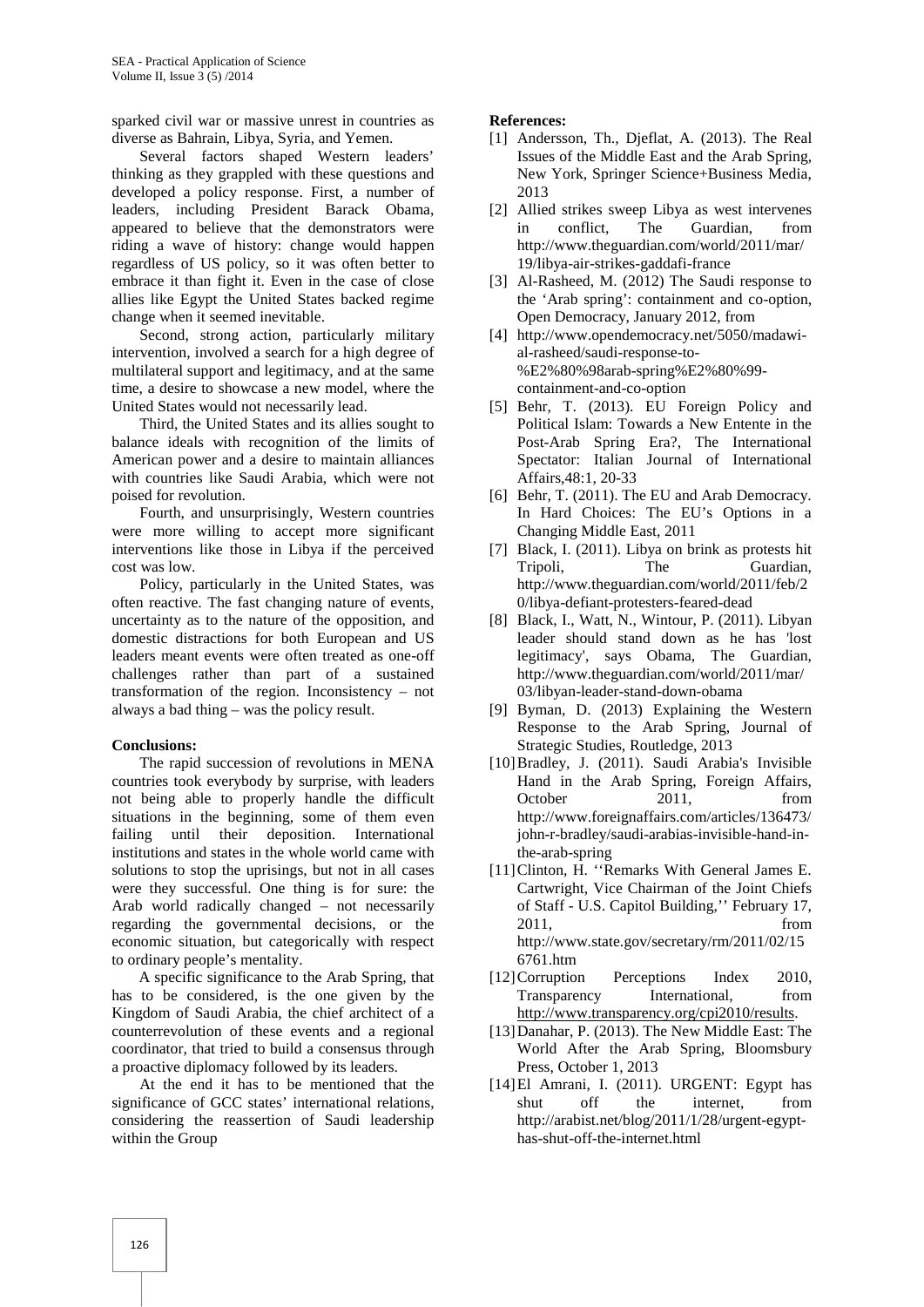- [15]Grant, M., The UN's response to the Arab Spring and the evolving role of the Security Council, House of Parliament, May 2012
- [16]Guzansky, Y., Berti, B. (2012). Is the New Middle East Stuck in its Sectarian Past? The Unspoken Dimension of the "Arab Spring", Foreign Policy Research Institute, Elsevier, 2012
- [17]Haddad, B., Bsheer, R., Abu-Rish, Z. (2012) The Dawn of the Arab Uprisings, Pluto Press, London 2012
- [18] Hague, W. (2012). International Policy Responses to Changes in the Arab World, BRISMES Annual Conference 2012 hosted by The Middle East Centre at LSE, March 2012
- [19]Hasim, M.S., Tibek, s.R., Arifin, Z., Salman, A., Koni, A.I.M., (2013), Gender Perspective on the Arab Spring, Procedia –Social and Behavioral Sciences 102(2013), pp.236-241
- [20]Hassan, H. (2001). Religion, Identity and Democracy. The Arab Spring: Transition to Democracy at a Crossroads, The International IDEA Democracy Forum Madrid, Spain, November 2001
- [21] Hollinger, P. (2011). Man in the News: Nicolas Sarkozy, Financial Times, 25 March 2011.
- [22]International Labour Organization, Global Employment Trends for Youth (Geneva, 2010).
- [23]Jamshidi, M. (2014), The Future of the Arab Spring. Civic Entrepreneurship in Politics, Art, and Technology Startups, Elsevier Inc., USA 2014
- [24]Jünemann, A. Civil Society, its Role and Potential in the Mediterranean Context: Which EU Policies? EuroMeSCo Brief no. 40. Barcelona: EuroMeSCo, 7 May 2012.
- [25]Kamrava, M. (2012), The Arab Spring and the Saudi-Led Counterrevolution, Foreign Policy Research Institute
- [26]Libya braced for battle as protests continue throughout region, The Telegraph, http://www.telegraph.co.uk/news/worldnews/a fricaandindianocean/libya/8349263/Libya braced-for-battle-as-protests-continuethroughout-region.html
- [27]Malik, A., Awadallah, B. (2011). The Economics of the Arab Spring, Centre for the Study of African Economies Working Paper WPS/2011-23
- [28]PM replaces Tunisia president, Aljazeera, from http://www.aljazeera.com/news/africa/2011/01 /2011114172228117723.html
- [29] Teti, A. (2012). The EU's First Response to the 'Arab Spring': A Critical Discourse Analysis of the Partnership for Democracy and Shared

Prosperity, Mediterranean Politics, November 2012

- [30]UN Security Council, Security Council approves "no-fly" zone over Libya, from http://www.un.org/News/Press/docs/2011/sc10 200.doc.htm
- [31]Willsher, K. (2011), Tunisian prime minister Mohamed Ghannouchi resigns amid unrest, The Guardian, http://www.theguardian.com/world/2011/feb/2 7/tunisian-prime-minister-ghannouchi-resigns
- [32]Williams, D., Who shot Gaddafi? New video shows blood pouring from dictator immediately before death but mystery surrounds coup de grace, http://www.dailymail.co.uk/news/article- 2051361/GADDAFI-DEAD-VIDEO-Dictator begs-life-summary-execution.html
- [33]Youtube, The Formation of the Free Syrian Army,YouTube, July 29, 2011, http://www.youtube.com/watch?feature5player \_embedded&v5SZcCbIPM37w.